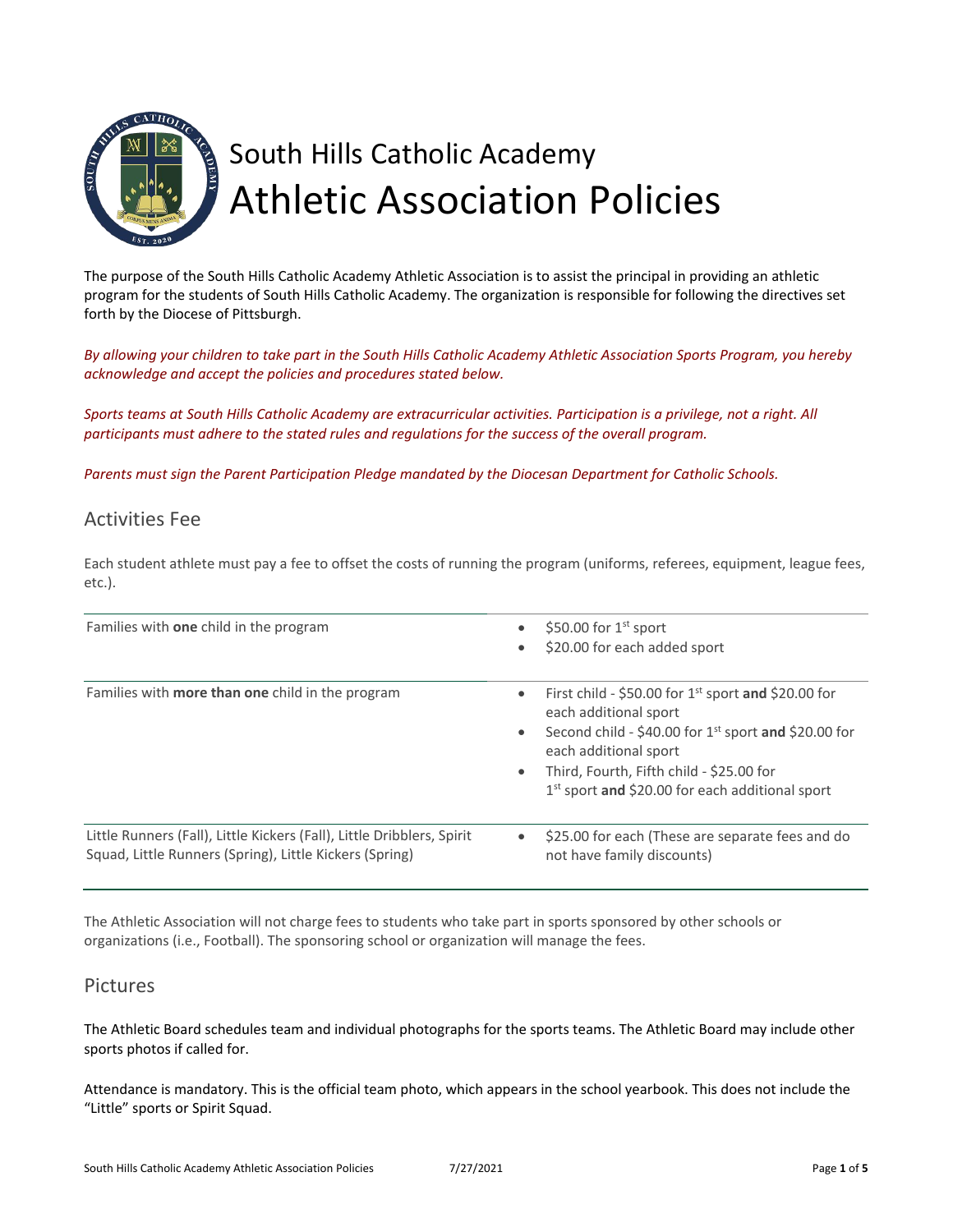# Family/Special Person Pass

Each family may buy a season pass at a cost of \$50.00. This pass covers admission for players, cheerleaders, their parents/guardians, and grade-school age siblings only. Pass holders must present their pass to gain free admittance to the gym.

All other visitors may buy a Special Person Pass at a cost of \$15.00. One Special Person Pass covers one person (adult sibling, grandparent, etc.).

These passes cover all basketball and volleyball games in the gym, including preseason, regular season, tournaments, and exhibition games.

# Gym Entrance

Use the lower parking lot entrance for practices. Use the Plaza entrance for games.

#### Gym Use

The head coach of the team assigned to the gym is responsible for the gym. No other teams or team members may use the gym until their assigned time. No team may use the gym without the knowledge and consent of the Athletic Director.

### Transportation

Parents and Guardians are responsible for their child's transportation to and from practices and games. If a child is not going home with the person he or she arrived with, they must notify that person.

# Arrival/Pick-up

For practices, please have your child arrive 10 minutes before their allotted time and wait in the hallway or on the bleachers until practice starts. Again, no team may use the gym outside their regular practice time.

Please make every effort to pick your child up when their practice or game ends. Head coaches may not leave the school grounds until each child has left the school. Remember, these coaches are volunteers and are not paid. Have a contingency plan in case you are late.

#### **Conduct**

Parents/Guardians are responsible for any damages incurred by their child.

Maintain good conduct at all times. The Athletic Director will suspend coaches or team members who exhibit unsportsmanlike conduct from the next game. Examples of unsportsmanlike conduct include, but are not limited to, profanity, destruction of property, and physical aggression. Coaches must report acts of misconduct to the Athletic Director and principal's office for appropriate action. Misconduct can result in suspension or expulsion from the athletic program.

During games, the building official will ask any coaches, non-participating players, or spectator moving onto the playing area in protest to leave the gym.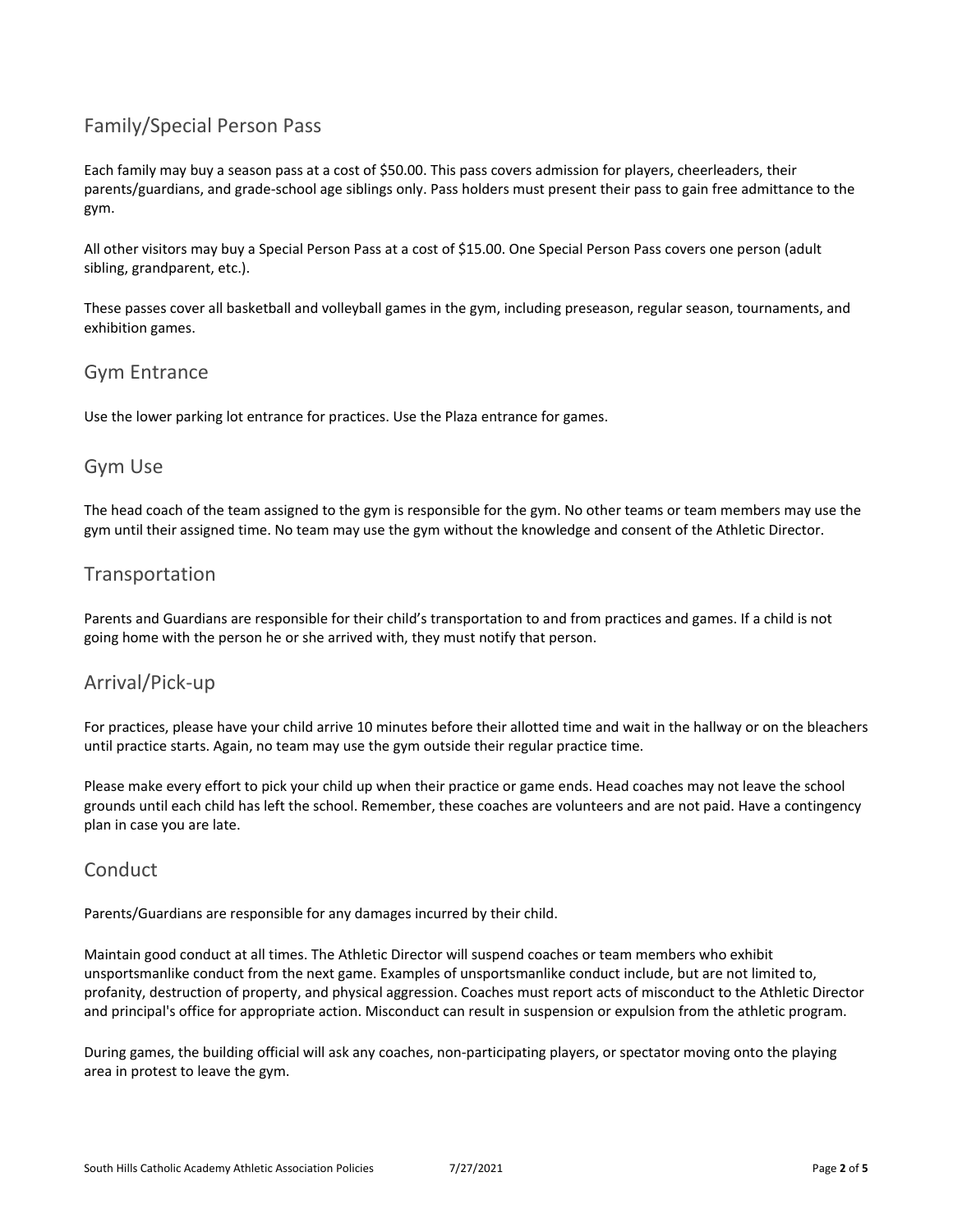Please accept all decisions made by the referees and coaches. Your acceptance of their decisions will encourage your child to respect and admire these dedicated people. Exhibit adult, Christian conduct at all times.

### Parental Concerns

Please do not confront a coach during or right after a game. Instead, schedule a meeting at the coach's convenience with both the student and parent/guardian present. If a serious problem persists, please contact the Athletic Director or Principal.

### Siblings/Visitors – St. Anne Gym

Parents and Guardians are responsible for all siblings in the gym during games. This also applies to visiting guests.

Due to the close proximity of the spectator bleachers to the playing area, Parents and Guardians should keep a close eye on their children's movements to prevent them from being hit by balls or run over by players.

The stage area and plaza hall are off limits during games and practices.

### Minimum Playing Time

Playing time is at the coach's discretion. The coach may base playing time on ability, attendance at practices, enthusiasm, competitive spirit, physical conditioning, and game situations.

Coaches at the Varsity and JV levels should make every effort to include all players in games.

Developmental coaches should make every effort to provide equal playing time to all players in every game.

# Tournaments and Competitions

Teams are eligible for two home and two away tournaments or competitions.

The Athletic Director may approve participation in additional tournaments and competitions in special cases, such as playoff preparation, charity events, etc.

### Uniforms

Parents, guardians, and players are responsible for the uniform issued and the school will replace damaged or lost articles at their expense.

Only wear uniforms during games. Team members should change out of their uniforms after the game.

Head coaches are required to collect and return cleaned team uniforms to the Athletic Director at the end of the season.

#### Volunteers

All parents and guardians are required to volunteer at home games. Team representatives will send out schedules. Responsibilities include door admissions, 50/50 raffle, concessions, scorekeeper, and timekeeper.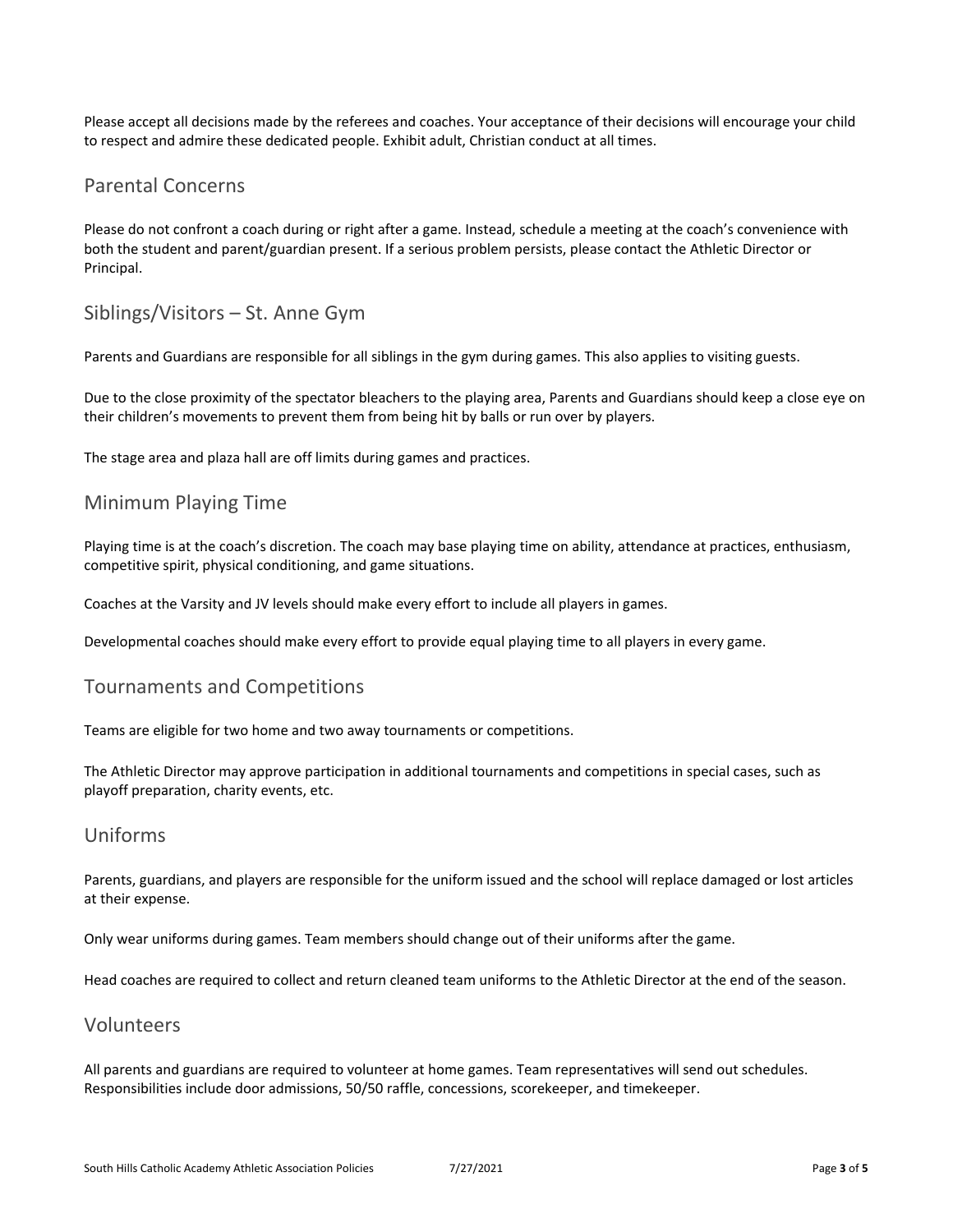Volunteer parents should arrive 40 minutes before game time and are asked to stay after the last game to help fold up bleachers, sweep the floor and put away concession supplies. Please be as generous with your time as possible.

# 7<sup>th</sup> Grade Recognition

Active athletes taking part in the Athletic Program for two years prior to  $7<sup>th</sup>$  grade will receive an item of recognition. For athletes one year in the program prior to  $7<sup>th</sup>$ grade, the Athletic Association will pay one-half of the items total cost. New athletes pay full cost.

# 8<sup>th</sup> Grade Recognition Night

The Athletic Association will recognize all 8<sup>th</sup> grade student athletes at a home Varsity basketball game late in the season. The Athletic Association will host a social in the school cafeteria following the game. All 8<sup>th</sup> grade student athletics and their families are welcome.

# Team Recognition

Any Athletic Association sponsored team or squad that earns a team trophy will present the trophy to the principal to display in the school.

The Athletic Association will purchase banners for Section Champions and teams making the Diocesan Finals in their sport, if funds are available.

# Extra-Curricular Guidelines

The school strictly enforces guidelines regarding detentions and academic suspensions - with no exceptions and no discussions. Suspension from the athletic program means no attendance at games or practices during the suspended period. School and studies first, athletics second!

Students with a failing grade in one or more subjects are ineligible to take part in sports or any school sponsored activity for two weeks. At the end of the two weeks, the principal may reinstate a student if they have improved their grades. The school evaluates grades at the midpoint and end of each grading period.

The school decides additional restrictions on eligibility based on a student's adherence to the school's practices and policies as determined by detentions. Students receive clear guidelines for behaviors that will receive detention from homeroom teachers on the first day of school. Multiple detentions for behavior will result in non-participation in school-sponsored activities. However, in the case of serious misconduct (for example, fighting or the destruction of property), these offenses require no repetition and will be dealt with immediately and appropriately.

If any behavior is so severe that it would require a school suspension, this automatically leads to a suspension of athletic program activities until administrative approval is given.

# Attendance

A student must attend school the entire day to take part in any practice or game that day. An example of an exception would be approval to leave school in the afternoon to attend a scheduled doctor's appointment. Please do not infect the entire team with an illness. Stay at home and recover.